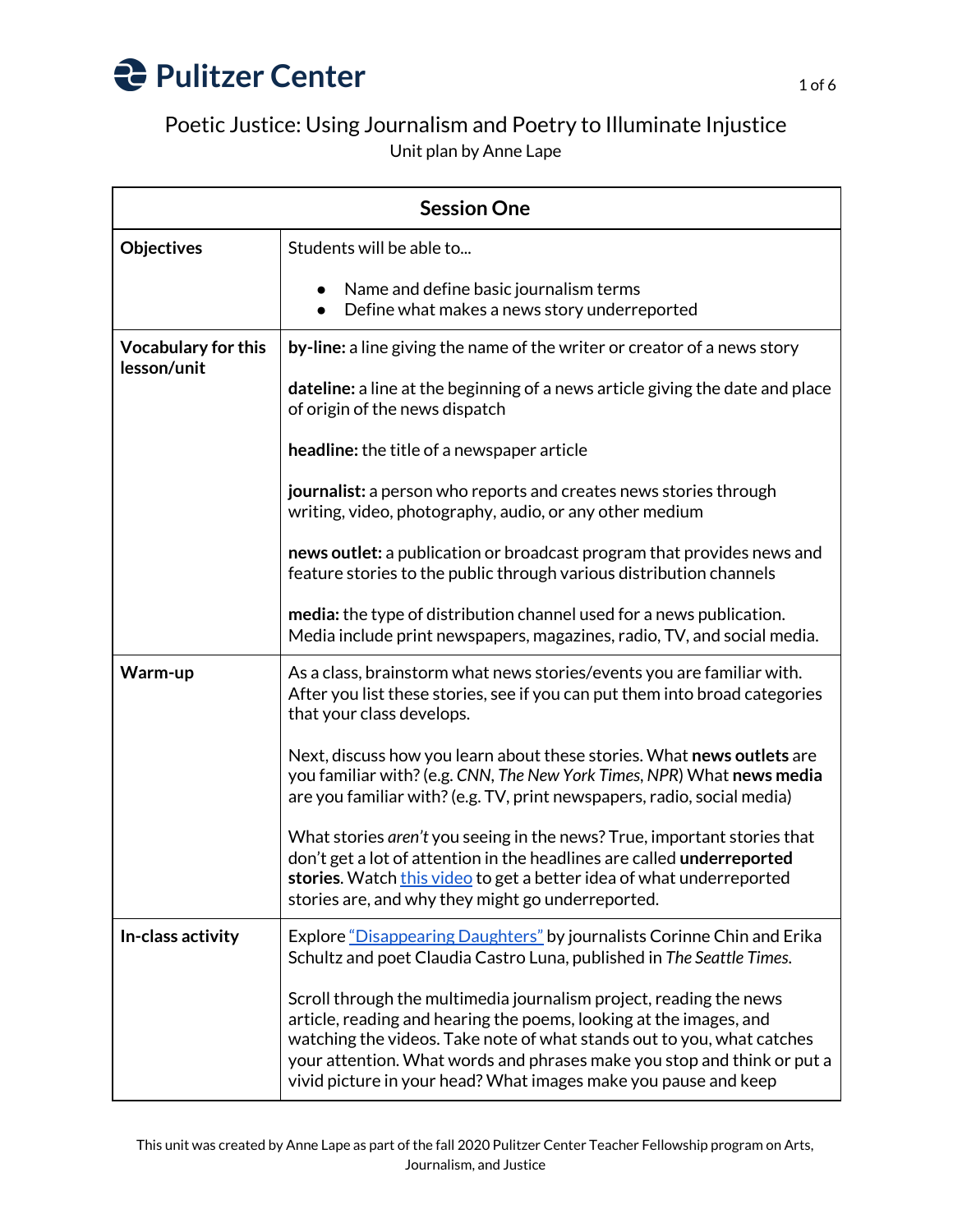

| looking at them for a long time? After this class is over, what will you<br>remember about this project? Be prepared to share some of these things<br>with the class. Use this Underreported Stories Worksheet to keep track.                                                                                            |
|--------------------------------------------------------------------------------------------------------------------------------------------------------------------------------------------------------------------------------------------------------------------------------------------------------------------------|
| After reading "Disappearing Daughters," answer the following<br>comprehension questions:                                                                                                                                                                                                                                 |
| Define femicide<br>• What is the city of Juarez known for?<br>How much/what kind of attention is being paid to these deaths?<br>$\bullet$<br>Who is at the forefront of calling attention to this issue?                                                                                                                 |
| Then, discuss the following questions as a class:                                                                                                                                                                                                                                                                        |
| What do you think makes "Disappearing Daughters" an<br>underreported story?<br>How did interacting with a news story through poetry and<br>photography affect your perception of the information and the<br>story overall?<br>• What words/images/combination of the two will stay with you<br>after this class is over? |
| "The Backstory: About the 'Disappearing Daughters' project" by Corinne<br>Chin and Erika Schultz for The Seattle Times                                                                                                                                                                                                   |
| "Washington State Poet Laureate Claudia Castro Luna Writes a Book for<br>Ciudad Juárez's Murdered and Missing 'Marías'" by Tyrone Beason for<br><b>The Seattle Times</b><br><b>Map of Mexico</b>                                                                                                                         |
|                                                                                                                                                                                                                                                                                                                          |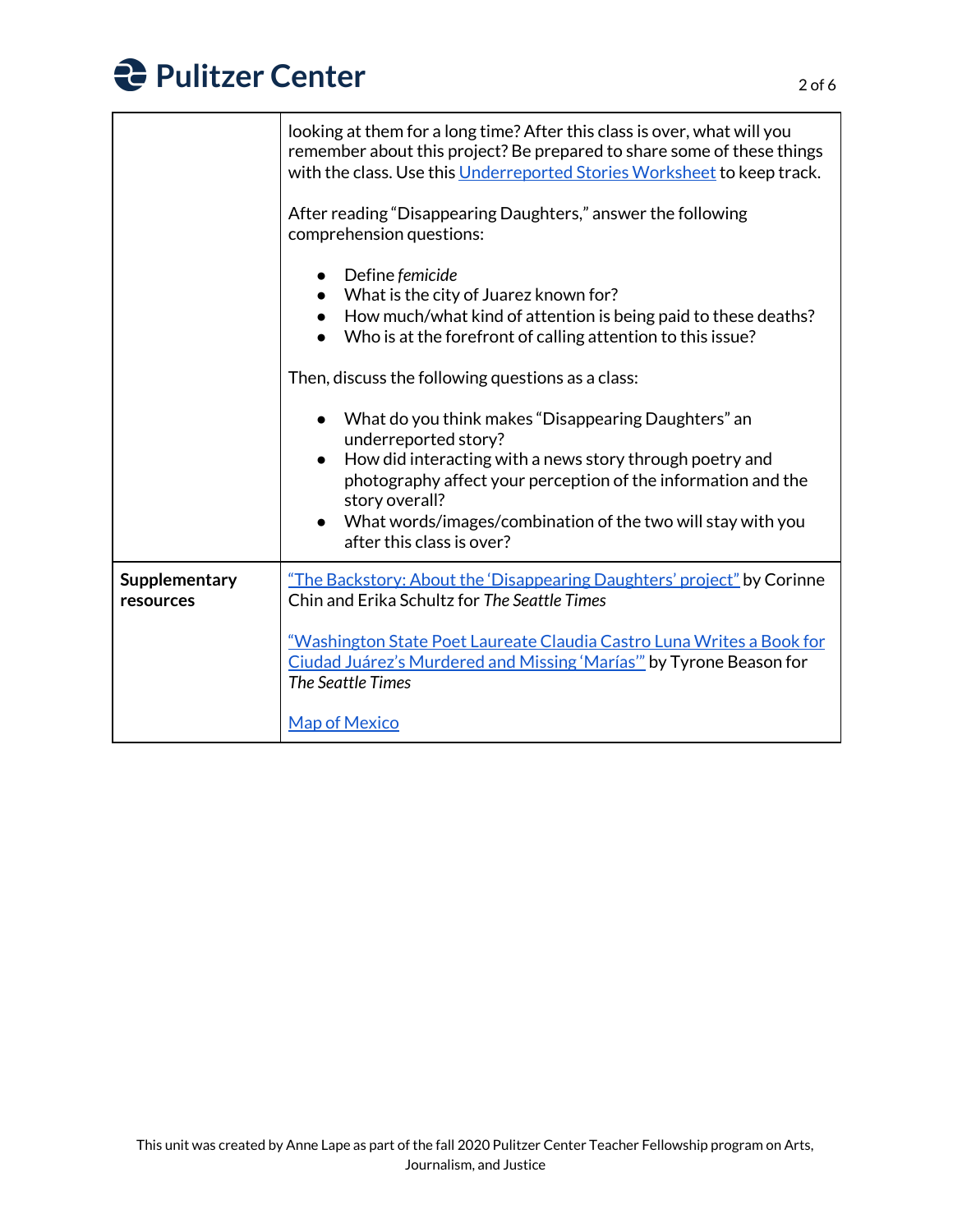

| <b>Session Two</b>                                    |                                                                                                                                                                                                                                                                                                                                                                                             |  |
|-------------------------------------------------------|---------------------------------------------------------------------------------------------------------------------------------------------------------------------------------------------------------------------------------------------------------------------------------------------------------------------------------------------------------------------------------------------|--|
| Objectives                                            | Students will be able to                                                                                                                                                                                                                                                                                                                                                                    |  |
|                                                       | Explain what makes a story underreported<br>Identify the news outlet, byline, dateline, and why the stories are<br>underreported<br>Explain how the use of poetry can help tell a news story                                                                                                                                                                                                |  |
| Warm-up                                               | Review news vocabulary and what thoughts are lingering from exploring<br>"Disappearing Daughters." Review the concept of underreported stories.                                                                                                                                                                                                                                             |  |
|                                                       | Opening discussion:                                                                                                                                                                                                                                                                                                                                                                         |  |
|                                                       | What are ways that you've handled the bad/negative things in<br>your life?                                                                                                                                                                                                                                                                                                                  |  |
|                                                       | Which of those things have been positive/helpful?<br>$\bullet$<br>How have they helped?                                                                                                                                                                                                                                                                                                     |  |
| Introducing the<br>lesson (background<br>and context) | Today, we are going to learn about a group of people facing a great deal<br>of hardship, the Rohingya people in Myanmar, and one of the ways in<br>which some Rohingya people are handling the negative things in their<br>lives.                                                                                                                                                           |  |
|                                                       | 1. To get some background, read "Myanmar Rohingya: What you need to<br>know about the crisis" from the BBC. You can also explore some basic<br>country information about Myanmar/Burma here.                                                                                                                                                                                                |  |
|                                                       | 2. After exploring these resources, answer the following comprehension<br>questions:                                                                                                                                                                                                                                                                                                        |  |
|                                                       | What is the dominant religious group in Myanmar?<br>Which religious group is being singled out for discrimination,<br>according to the reading?<br>What are some of the specific ways that that discrimination is<br>taking place?                                                                                                                                                          |  |
| In-class activity                                     | 1. Now that you have some background information on Myanmar and the<br>Rohingya people, read "A Spoken Word Poet in Myanmar Speaks Out<br>Against Hate and Injustice" by Shaina Shealy for PRI's The World.<br>(*Teacher's note: The news story provides a link to the radio story from<br>PRI's The World. You may wish to play the story for students as well as<br>having them read it.) |  |
|                                                       | As you read, use this Underreported Stories Worksheet to gather your<br>thoughts and as a basis for discussion.                                                                                                                                                                                                                                                                             |  |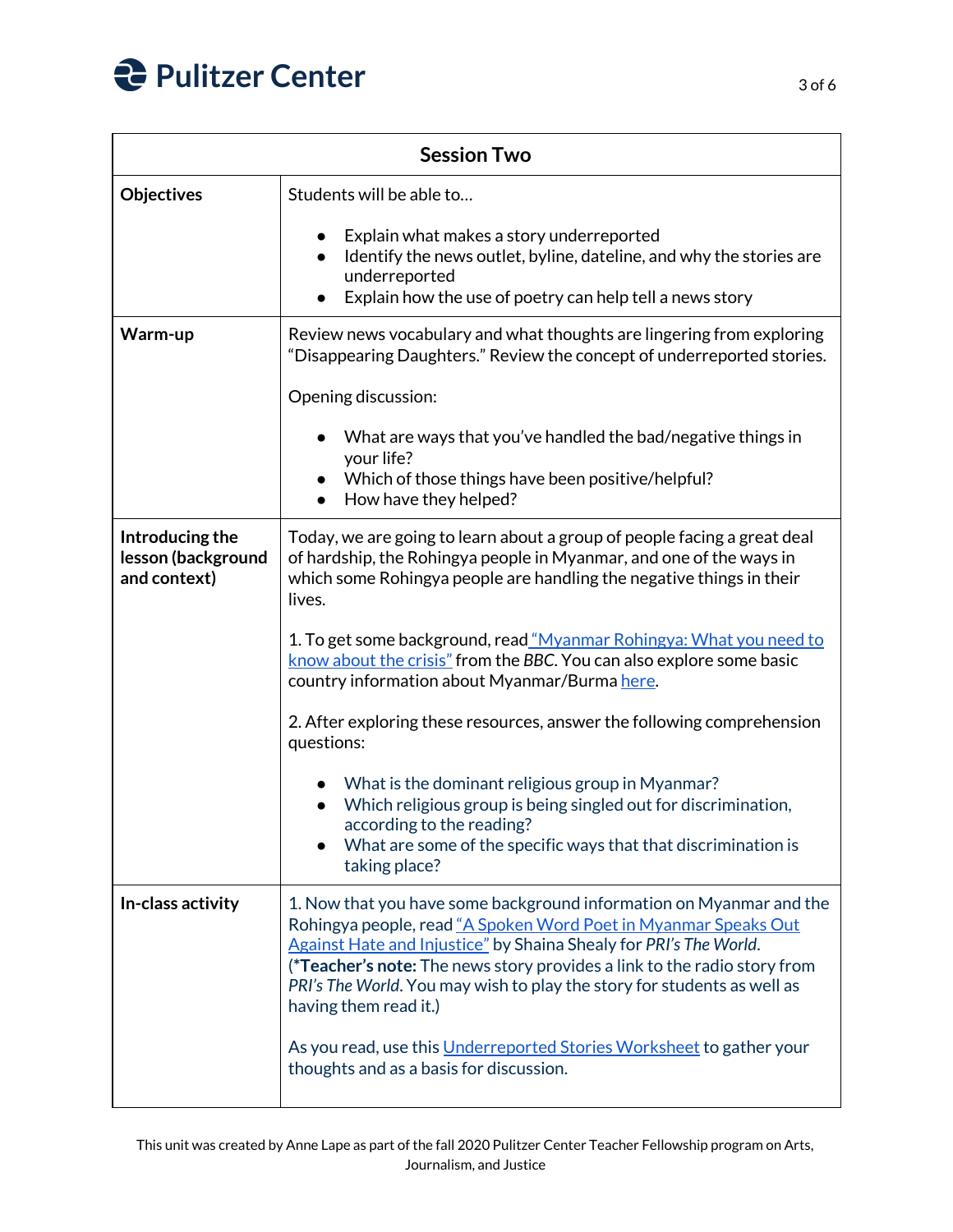## **Pulitzer Center**

| 2. Watch "It Starts with You" by Aung Kaung Myat and Than Toe Aung<br>(the video is also embedded in the article).                                                                                                                                             |
|----------------------------------------------------------------------------------------------------------------------------------------------------------------------------------------------------------------------------------------------------------------|
| (*Teacher's note: While students watch the poem performance video,,<br>and have them list, aloud or on paper, words and phrases that stand out<br>to them that help them understand the enormity of the problem at hand.                                       |
| You may need to explain that Spoken Word/Performance Poetry often<br>does not rhyme, but is written for the impact it will have when it is<br>spoken. It relies on patterns, form and repetition. You can find many<br>other examples of the form on YouTube.) |
| 3. After you finish reading the article, completing the worksheet, and<br>watching the poem, discuss the following questions as a class:                                                                                                                       |
| • What injustice is Than Toe Aung using his poetry to speak out<br>about?                                                                                                                                                                                      |
| How does the situation in Myanmar compare with the situation in<br>$\bullet$<br>Juarez that you read about in "Disappearing Daughters"? How is<br>it different?                                                                                                |
| How do the situations in Myanmar and Juarez compare to events<br>$\bullet$<br>in the U.S.? How are they different?                                                                                                                                             |
| How can poetry be used to bring awareness and change? Think<br>$\bullet$<br>about both today's reading and "Disappearing Daughters" as you<br>consider.                                                                                                        |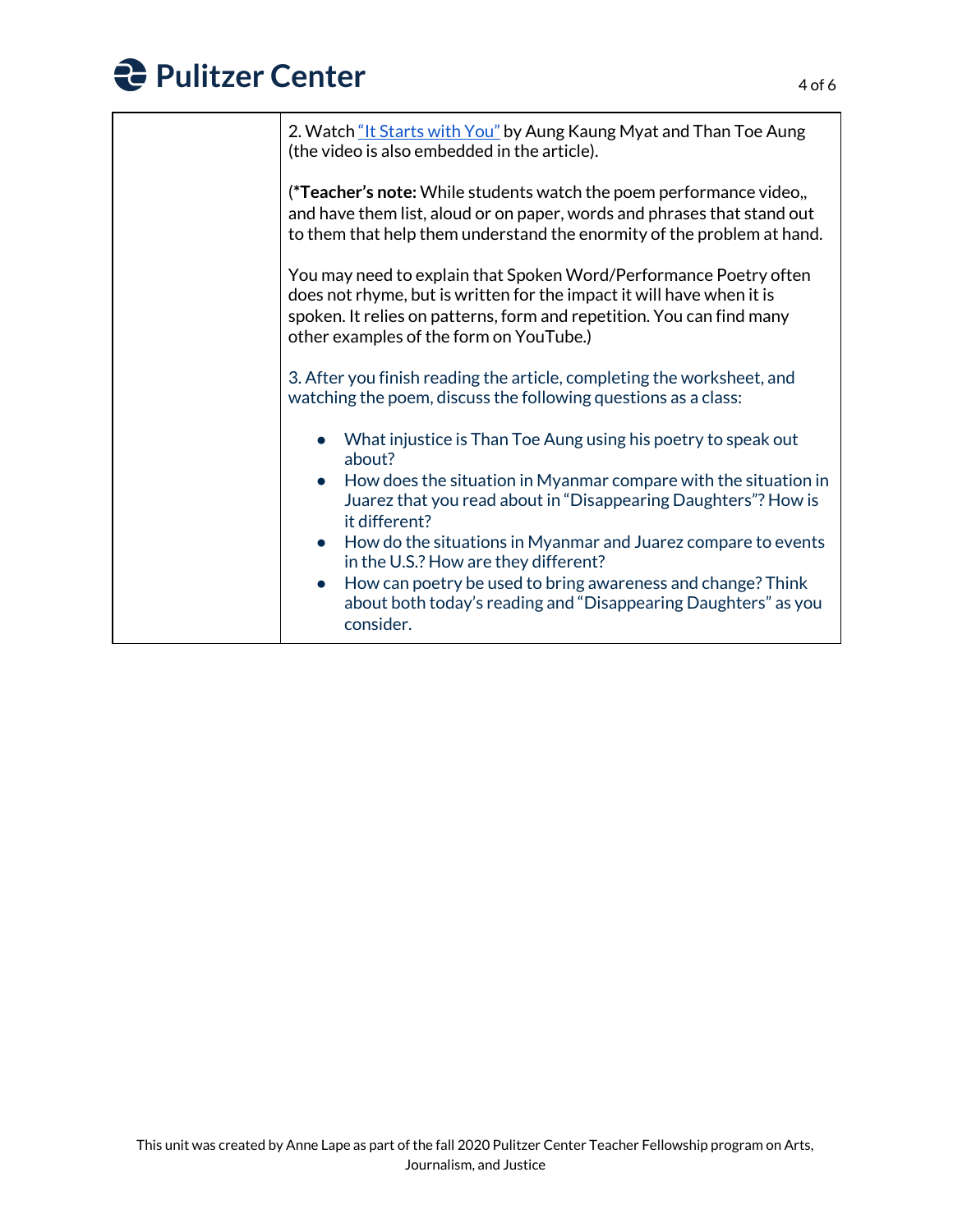

| Sessions 3 and 4       |                                                                                                                                                                                                                                                                                                                                                     |
|------------------------|-----------------------------------------------------------------------------------------------------------------------------------------------------------------------------------------------------------------------------------------------------------------------------------------------------------------------------------------------------|
| <b>Objectives</b>      | Students will be able to                                                                                                                                                                                                                                                                                                                            |
|                        | Recall and summarize details from the articles they read in the<br>previous classes<br>Write poems that address an injustice, modeled on the poems<br>they have explored in "Disappearing Daughters" and "A Spoken<br>Word Poet in Myanmar Speaks Out Against Hate and Injustice"                                                                   |
| Warm-up                | Review the poems in "Disappearing Daughters" and ""A Spoken Word<br>Poet in Myanmar Speaks Out Against Hate and Injustice."                                                                                                                                                                                                                         |
|                        | Which poem(s) were your favorites, and why?<br>What words and phrases made you understand the injustices the<br>poems addressed better?<br>What words and phrases did you find interesting, memorable, or<br>emotionally powerful?<br>How does the format of poetry change the way the story affects<br>you? What impact does the poetic form have? |
| Performance<br>task(s) | 1. Have students choose an issue of injustice that is close to their hearts.<br>Encourage students to choose an issue that is underreported. (If students<br>would like help thinking about what issue they would like to focus on,<br>they can explore the <b>Pulitzer Center</b> "Issues" page to get some ideas.)                                |
|                        | 2. Have students brainstorm ideas around their chosen topic. What are<br>some of the roots of this injustice? Who does it affect? How does it affect<br>people's daily lives? What steps could be taken to improve the issue?                                                                                                                       |
|                        | 3. After students have made their lists, ask them these questions:                                                                                                                                                                                                                                                                                  |
|                        | What message do you want to convey through your poem?<br>How can you use a poem to convey your message and the impact<br>of the problem you are presenting?<br>What are some words that are essential to your issue? What are<br>the most powerful words you can find to get your point across?                                                     |
|                        | 4. Provide time for students to write, peer review, and edit their poems. $\underline{A}$<br>poem template is provided here, inspired by "It Starts with You" by Aung<br>Kaung Myat and Than Toe Aung. However, you and your students may<br>have ideas of your own for a poetry form.                                                              |
|                        | If you would like to share more examples of poems written about justice<br>issues by other students, they could explore the winners and finalists of<br>the Pulitzer Center's Fighting Words Poetry Contest from 2020, 2019,<br>and 2018.                                                                                                           |